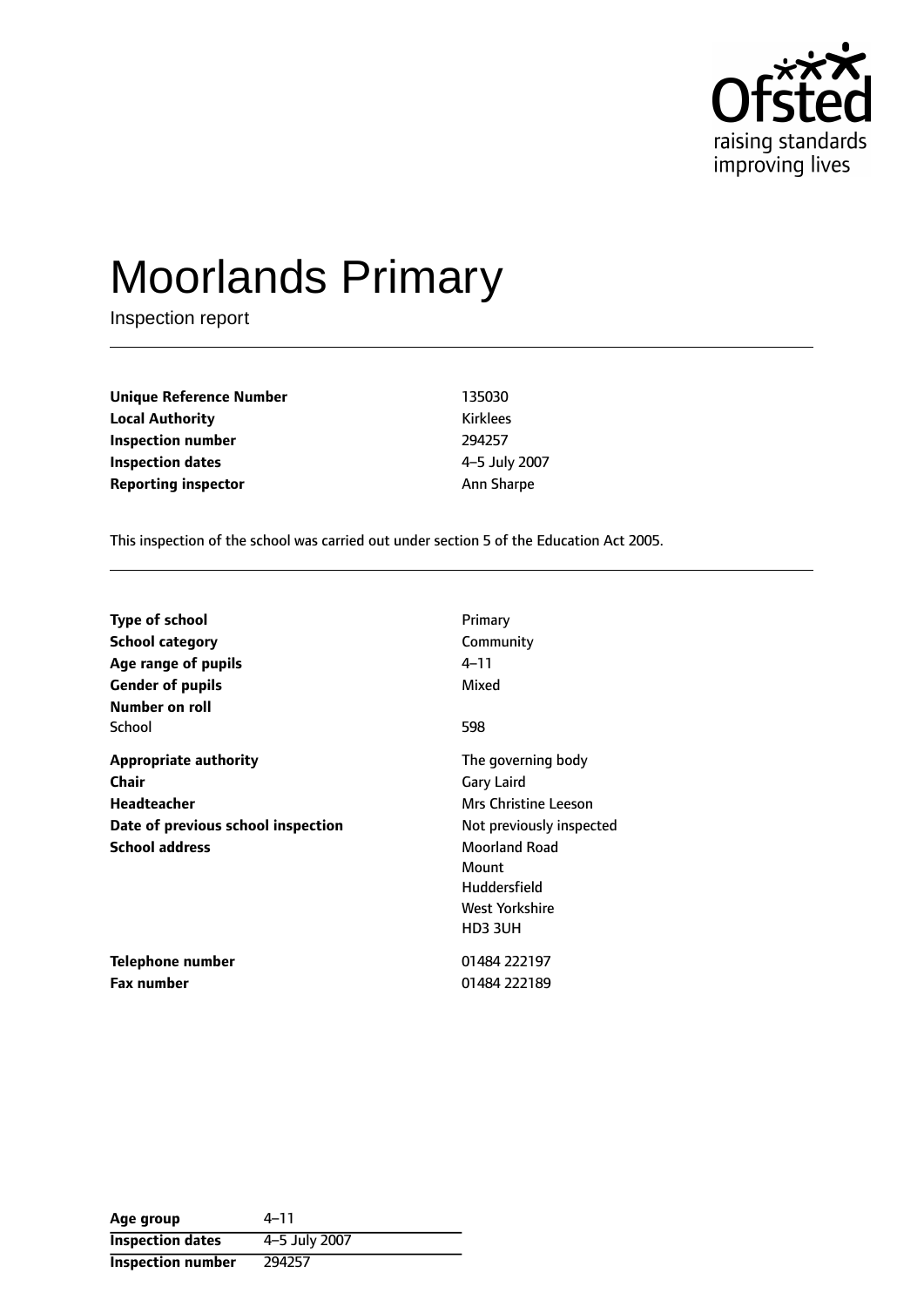.

© Crown copyright 2007

#### Website: www.ofsted.gov.uk

This document may be reproduced in whole or in part for non-commercial educational purposes, provided that the information quoted is reproduced without adaptation and the source and date of publication are stated.

Further copies of this report are obtainable from the school. Under the Education Act 2005, the school must provide a copy of this report free of charge to certain categories of people. A charge not exceeding the full cost of reproduction may be made for any other copies supplied.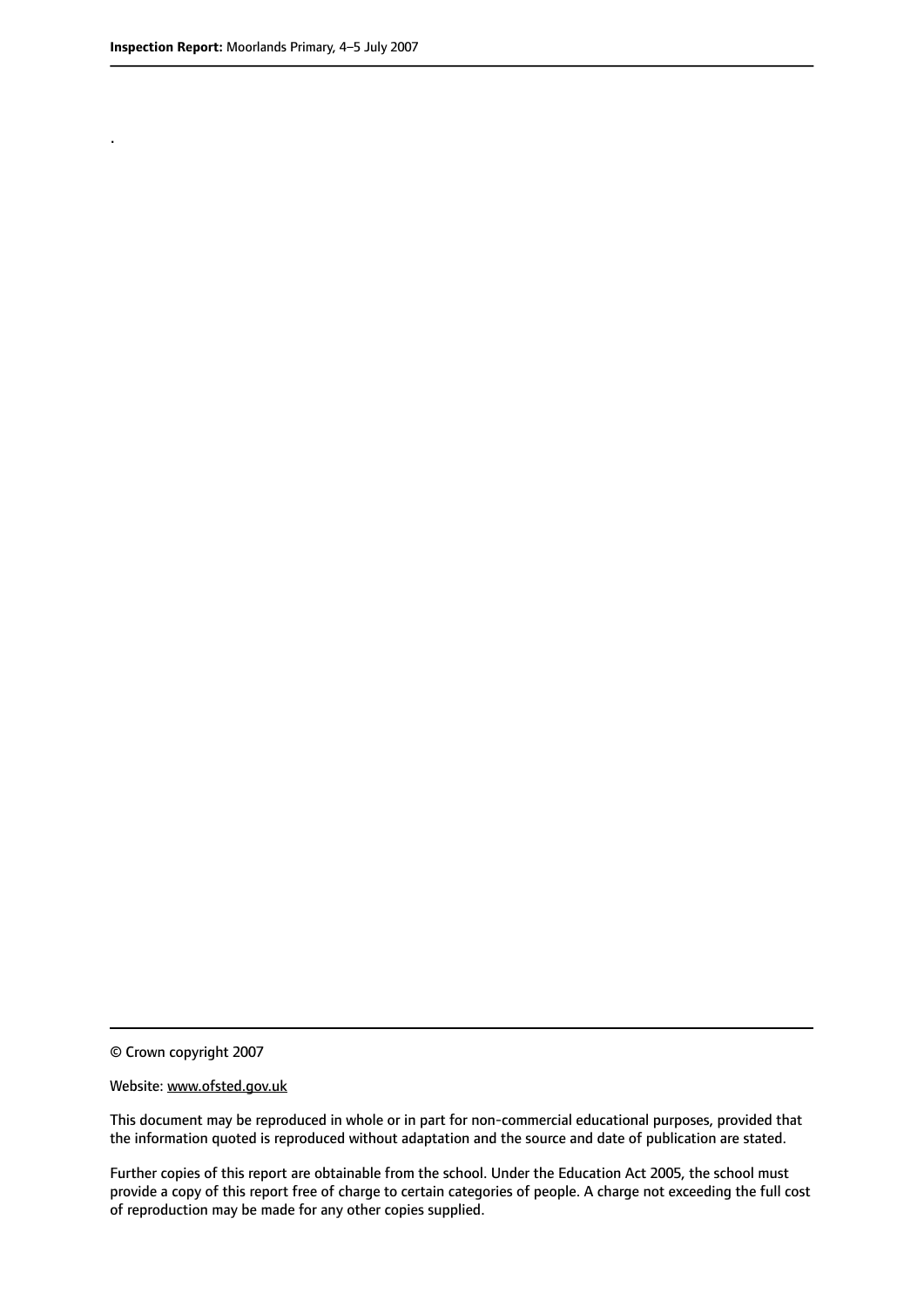# **Introduction**

The inspection was carried out by three Additional Inspectors.

## **Description of the school**

The majority of pupils attending this large school are White British although an increasing number are from a variety of other ethnic backgrounds, particularly Pakistani. About one fifth of the pupils speak English as an additional language and a few are at an early stage of learning to speak English. The proportion of pupils entitled to free school meals is below average, as is the proportion with learning difficulties and/or disabilities. The school opened in September 2005, following the amalgamation of Outlane Infant School and Outlane Junior School. A new school building is currently under construction in the school grounds. The headteacher retires at the end of this school year and a new headteacher takes over in September 2007. The school holds the Investors in People award, an Effective Early Learning award and two Healthy Schools awards.

## **Key for inspection grades**

| Grade 1 | Outstanding  |
|---------|--------------|
| Grade 2 | Good         |
| Grade 3 | Satisfactory |
| Grade 4 | Inadequate   |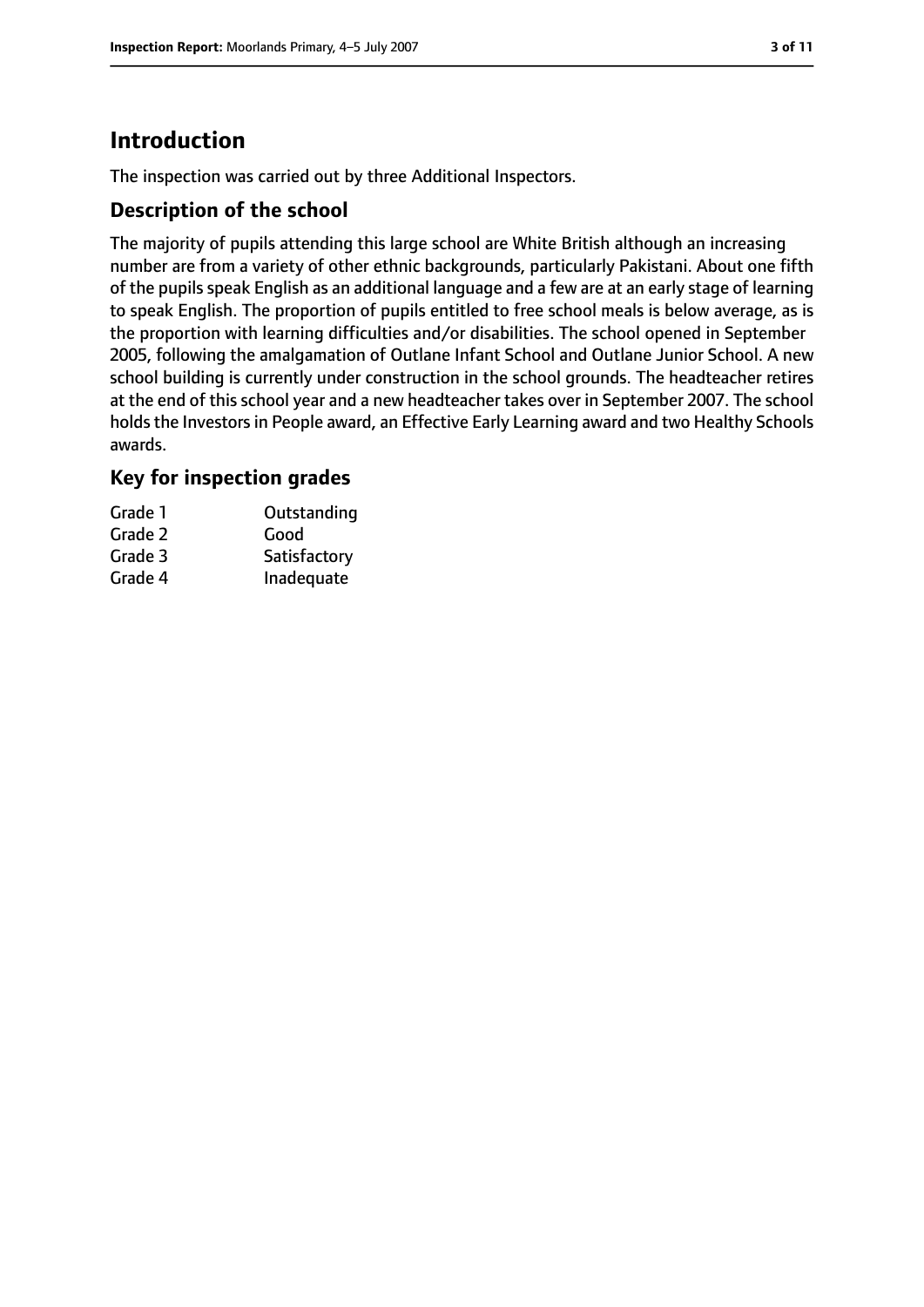# **Overall effectiveness of the school**

#### **Grade: 2**

Moorlands Primary is a good school, providing good value for money. Its modest view of itself as a satisfactory school is understandable, considering the short period of time since the amalgamation and the lack of reliable data available. It is a happy and welcoming school, where pupils attend regularly, behave well, enjoy their education and achieve well from their starting points. Most parents think highly of the school and many take up the good opportunities they have to play an active part in their children's education. The school has productive links with other schools and with the community which help it to cater for pupils' varying learning needs.

Good standards and quality in the Foundation Stage (Reception classes) ensure that pupils get off to a flying start. They build very well on this in Years 1 and 2 so that standards are above average by the end of Year 2. Although standards are average by the end of Year 6, they are showing clear signs of rising beyond this, because leaders and managers have put effective strategies in place to drive up standards. Standards in writing have been a concern in all classes but they are now improving as a result of teachers' united efforts to provide more exciting opportunities for pupils to practise their writing skills. The school is aware that the more capable pupils could sometimes achieve more across all subjects and the firm action taken is starting to reverse this trend. Pupils with learning difficulties and/or disabilities and those who speak English as an additional language make good progress because of the sensitive and caring support they receive.

The key to the school's successful start is the headteacher's outstanding leadership. She has united staff and governors from two very different schools so that they work together to do the best they can to improve the quality of pupils' education. The school runs very smoothly and this is a significant achievement considering the large number of pupils on roll and the potential disruption of working so close to a construction site. The headteacher has very good support from the senior management team who share her vision and her determination to drive up standards by Year 6. This, along with a strong governing body and the establishment of effective leadership teams, indicates that the school has good capacity to improve in the future under the leadership of the new headteacher.

This is a school that does not shy away from problems. Although some groups of pupils have not always made the progress they should, they are now catching up quickly as a result of improvements in teaching and learning. As governors commented, the headteacher ensures accountability for every teacher. Consequently, teaching and learning are now good, overall. Nevertheless, the school is not complacent and knows that there remain pockets of teaching and learning that do not yet match up to the high standard expected.

Pupils' good personal development and well-being stands them in good stead for the future. They know how to keep themselves healthy and safe and the school councils give them a growing understanding of democracy. As a result of a good standard of care and a good quality curriculum, pupils grow in self-esteem and confidence. The school does not take fullest advantage of pupils' good attitudes, however, by making sure that they always know how to reach their challenging learning targets, especially in reading and mathematics.

# **What the school should do to improve further**

• Ensure more consistency in teaching and learning across the school, so that all pupils achieve as well as they can, especially the more capable.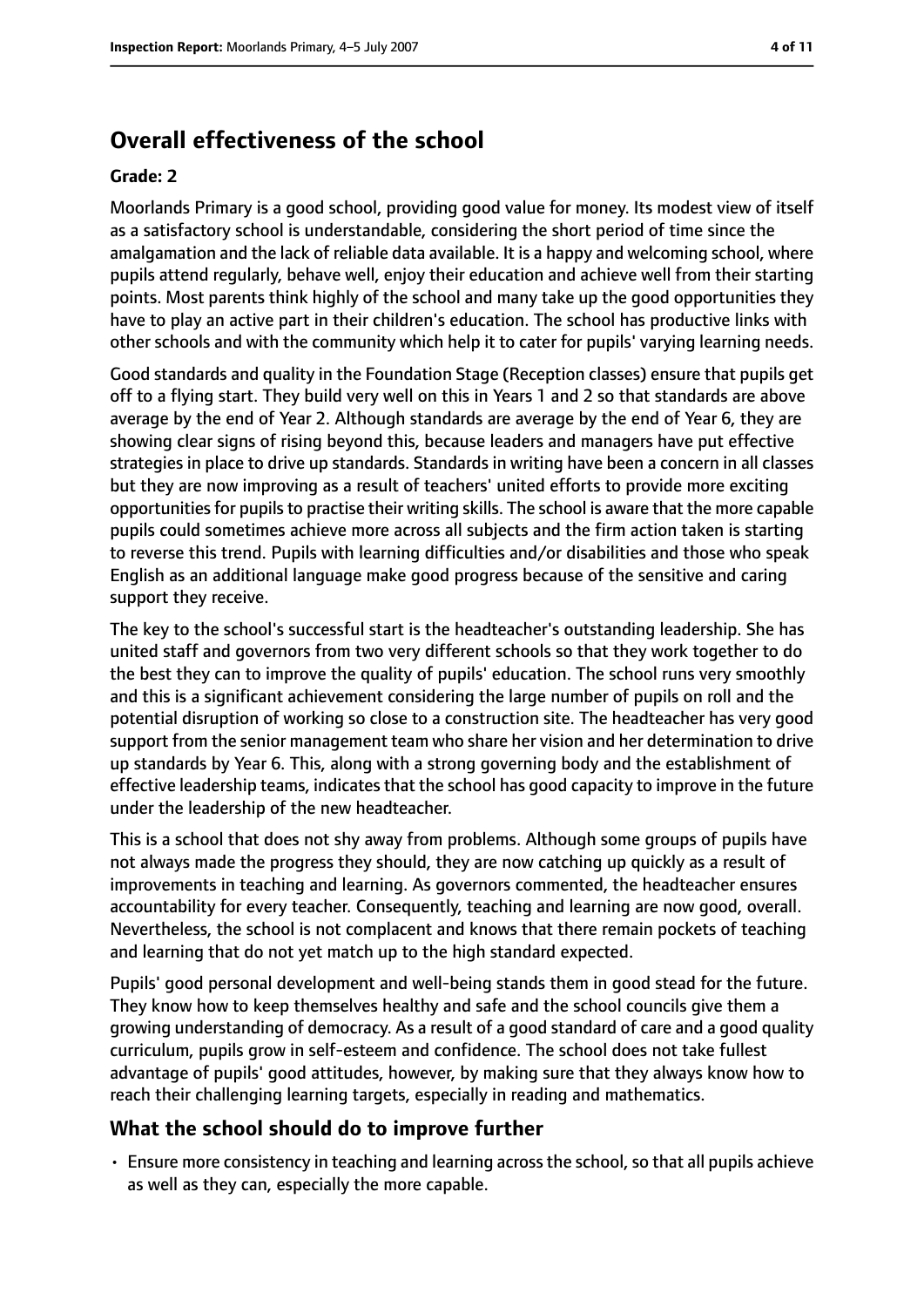• Involve pupils more fully in their own learning and progress, so that they always know what to do to reach challenging learning targets.

# **Achievement and standards**

#### **Grade: 2**

Although children enter Reception classes with below average attainment, the good progress they make enables them to start Year 1 with the skills expected for their age. They make at least good progress in Years 1 and 2, and teachers' assessments at the end of Year 2 in reading, writing and mathematics are above average. Although pupils' progress between Years 3 and 6 has often slowed down in the past, there has been a determined effort to put this right by improving teaching and learning. The school missed its targets for the Year 6 national test results in 2006 because they were based on unrealistic expectations of how quickly pupils could catch up on lost ground. Pupils currently in Year 6, however, are on track to meet their challenging targets and recently unconfirmed test results in English and mathematics indicate that standards have started to improve. Although standards are average by Year 6, this represents good progress for these pupils, who have had a disrupted education since they started in Year 3. Writing has been a weaker area of attainment for pupils of all ages. As a result of a strong focus on improving pupils' skills, however, their progress is accelerating. Pupils who speak English as an additional language and pupils with learning difficulties and/or disabilities make good progress because of close attention to their needs. The more capable pupils, however, could sometimes do better, if teachers expected more of them.

# **Personal development and well-being**

#### **Grade: 2**

Pupils' good attitudes and behaviour, along with good spiritual, moral, social and cultural development, help them to achieve well. Pupils from all ethnic backgrounds work and play together in harmony. They enjoy school and attendance is good. Pupils willingly take on many responsibilities, such as charitable fundraising, and are proud of their achievements. Year 5 play leaders, for example, explained how they set a good example to other children. Older pupils explained that they would like even more opportunities to get involved in after-school clubs. Although the school councils are fairly new and still evolving, pupils say that they feel listened to. They were especially pleased to play a genuine part in the appointment of their new headteacher. Pupils' knowledge and understanding of how to keep healthy and safe is good, reflecting the national awards the school has received. Many enjoy sporting activities and select the healthy options available for school lunches. They have a good knowledge of the local community, gained as a result of strong links with community services. This, along with good progress in basic skills, ensures that pupils' future economic prospects are good.

# **Quality of provision**

# **Teaching and learning**

#### **Grade: 2**

Enthusiastic and positive teachers prepare lessons carefully and ensure that pupils behave well and try hard. They are good role models and take every opportunity to further pupils' personal development and well-being. Particularly good teaching for pupils in the Foundation Stage, Year 1 and Year 2 helps them to learn quickly. Although teaching and learning have improved recently, especially in Years 3 to 6, there remain pockets of inconsistency. Slower learning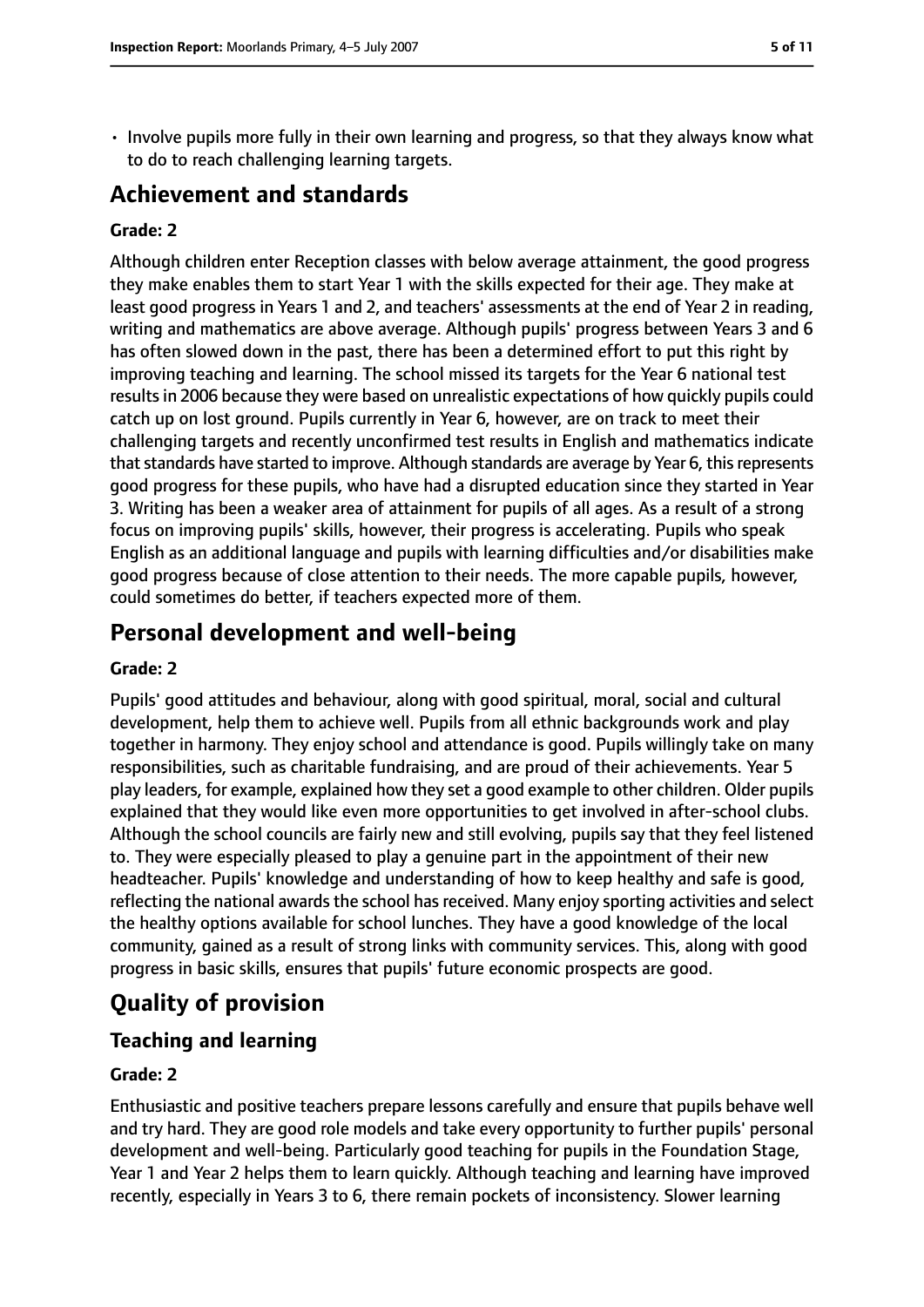sometimes occurs when teachers do not move lessons on quickly enough and expect too little of pupils, particularly the more capable ones. Teachers have started to involve pupils more fully in their own learning and progress. Although this is helping to raise standards in writing, pupils know little about how to reach individual learning targets in reading and mathematics.

### **Curriculum and other activities**

#### **Grade: 2**

Recent revisions to the curriculum are enabling pupils to start to make interesting links between their work in different subjects, and there are clear signs that this is accelerating their progress, for example in writing. Good opportunities for enrichment, such as the recent visit to Shibden Hall by Year 1 pupils, add interest and excitement. Similarly, visits to school by a wide range of community workers give pupils an understanding of the world of work. Pupils' skills in information and communication technology are improving as a result of a recent investment in resources and teachers' good use of them. Staff in the Foundation Stage work hard to ensure that children's outdoor curriculum is not interrupted by the building works. The curriculum is adjusted well to meet the specific needs of pupils who speak English as an additional language and those with learning difficulties and/or disabilities. It is not always matched tightly to the needs of the more capable pupils, however, and this sometimes holds them back.

#### **Care, guidance and support**

#### **Grade: 2**

The school takes good care of the pupils, including meeting the latest requirements on protecting and safequarding them. Induction for children starting school and arrangements for transferring to secondary schools are good. The learning mentor provides good support for pupils needing help to manage their behaviour. Sensitive support staff ensure that pupils with learning difficulties and/or disabilities achieve in line with their capabilities. There is good bilingual support for pupils at an early stage of learning to speak English. The site manager works diligently to ensure that pupils learn in a clean and safe environment, and to minimise the potential problems of having building works so close to where pupils are being educated. Staff now keep a closer eye on pupils' progress and take swift action, when necessary, to prevent them from falling behind. Guidance to pupils through marking their work is inconsistent between classes, however, as is guidance about how to reach individual challenging learning targets, especially in reading and mathematics.

# **Leadership and management**

#### **Grade: 2**

The headteacher's outstanding leadership has steered everyone successfully through the challenge of amalgamating two schools. In a fairly short time, she has united staff and governors, so that they pull together to deal quickly with problems and are focused well on raising standards. The two deputy headteachers are enthusiastic, skilled, and equally committed to raising the achievement of all pupils. They play a major part in improving the school and in supporting other teachers. Consequently, the leadership teams work well together to enable the school to put its action plans into place. This puts the school in a strong position for making sure that the current trend of improvement continues in the future. The role of subject leaders is developing well, but there is further work to do in relation to ensuring that subjects always link together successfully. Governors keep a very close eye on all aspects of pupils' education,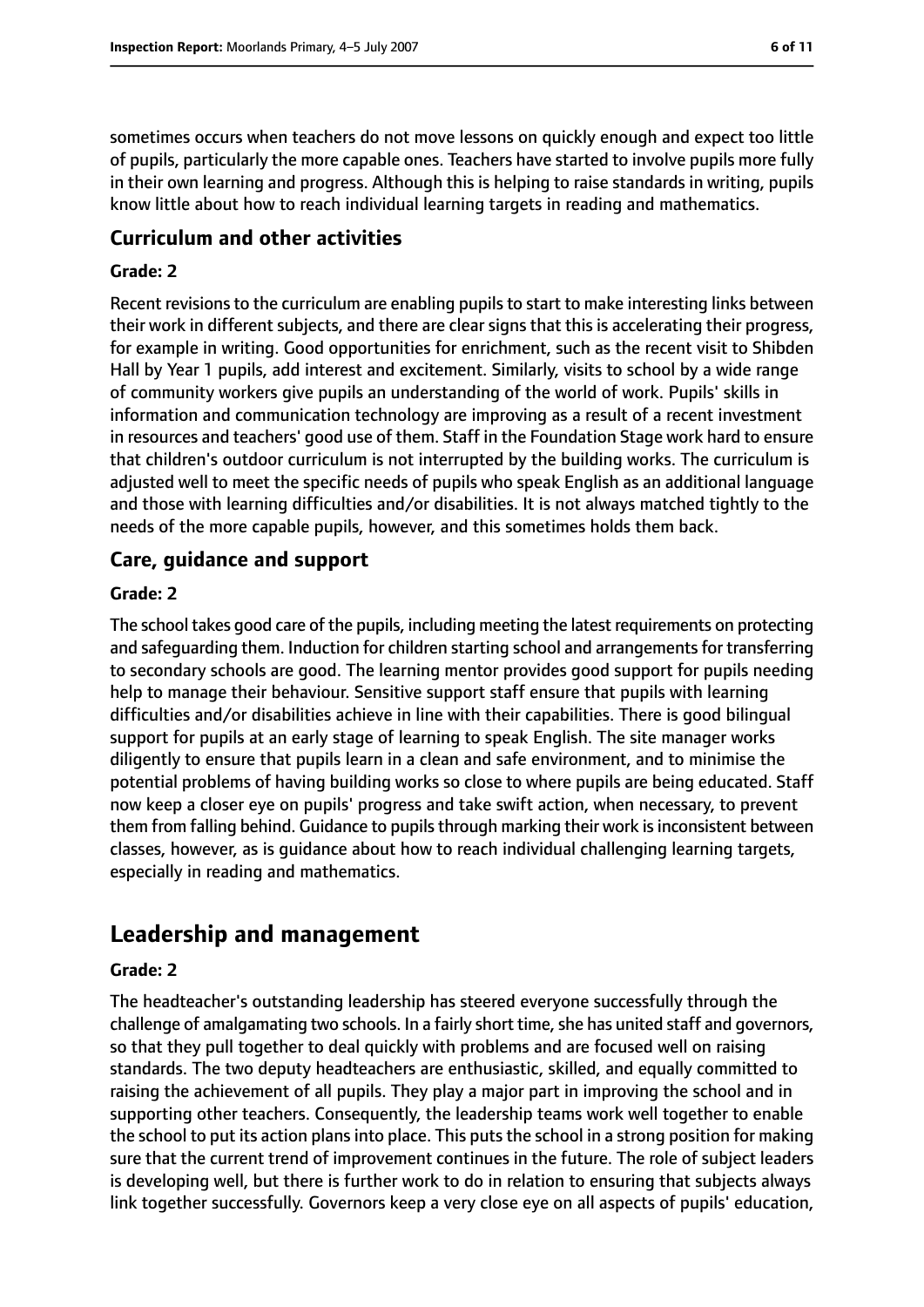including their welfare and safety during this potentially unsettling period. Financial management is very good.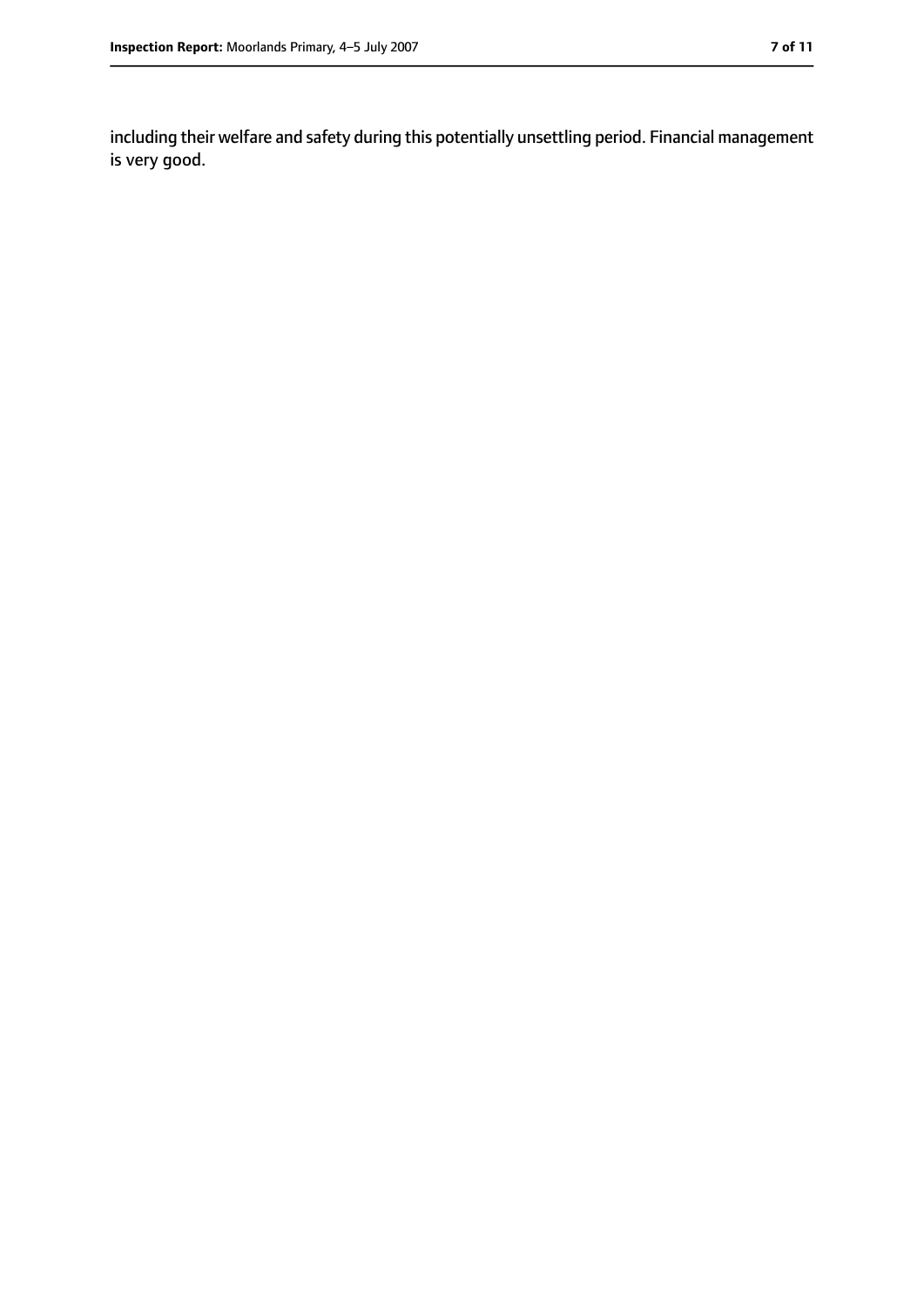**Any complaints about the inspection or the report should be made following the procedures set out in the guidance 'Complaints about school inspection', which is available from Ofsted's website: www.ofsted.gov.uk.**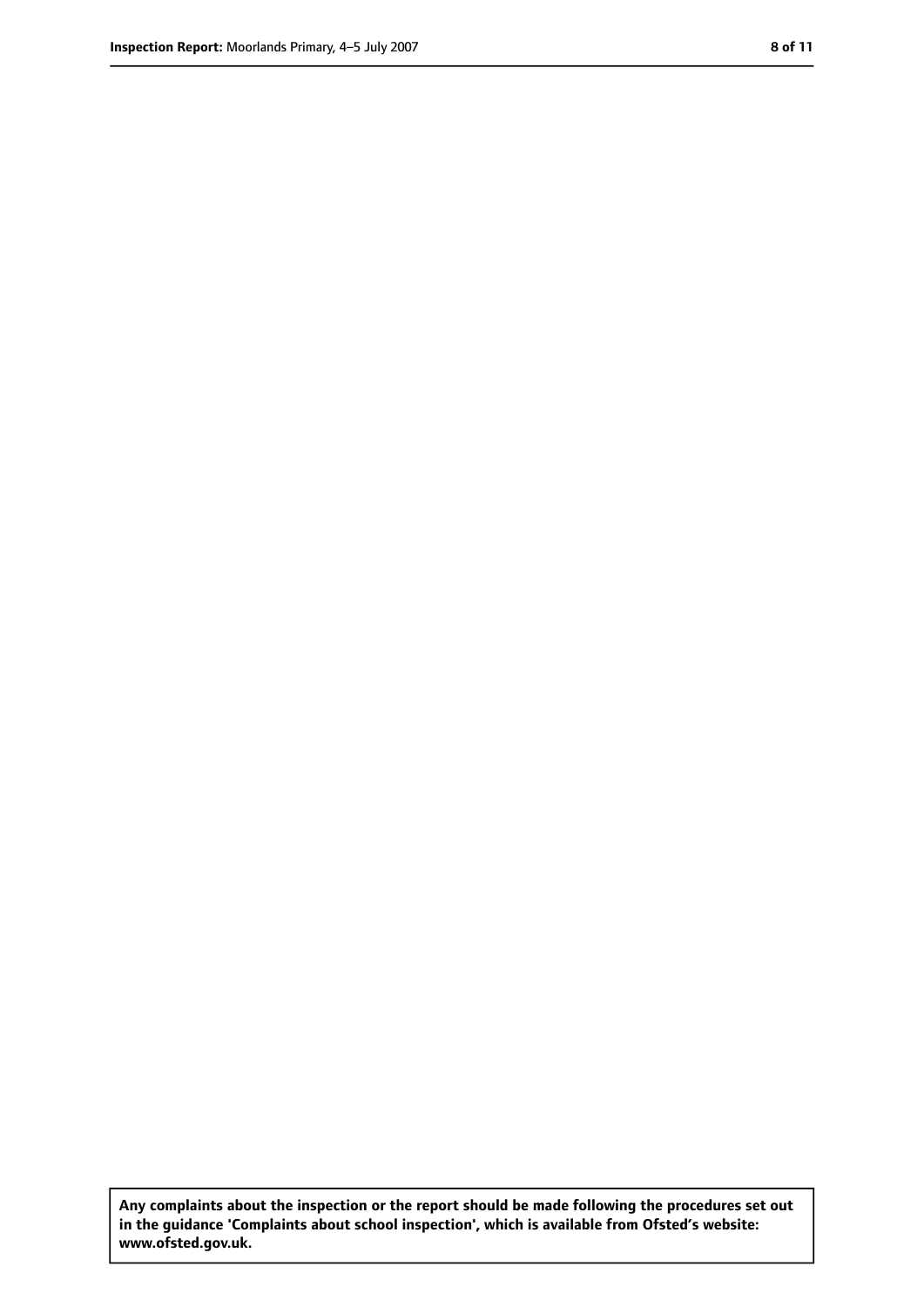#### **Annex A**

# **Inspection judgements**

| Key to judgements: grade 1 is outstanding, grade 2 good, grade 3 satisfactory, and grade 4 $\,$ | <b>School</b>  |
|-------------------------------------------------------------------------------------------------|----------------|
| inadequate                                                                                      | <b>Overall</b> |

# **Overall effectiveness**

| How effective, efficient and inclusive is the provision of education, integrated<br>care and any extended services in meeting the needs of learners? |           |
|------------------------------------------------------------------------------------------------------------------------------------------------------|-----------|
| How well does the school work in partnership with others to promote learners'<br>well-being?                                                         |           |
| The quality and standards in the Foundation Stage                                                                                                    |           |
| The effectiveness of the school's self-evaluation                                                                                                    |           |
| The capacity to make any necessary improvements                                                                                                      |           |
| Effective steps have been taken to promote improvement since the last<br>inspection                                                                  | <b>NA</b> |

# **Achievement and standards**

| How well do learners achieve?                                                                               |  |
|-------------------------------------------------------------------------------------------------------------|--|
| The standards <sup>1</sup> reached by learners                                                              |  |
| How well learners make progress, taking account of any significant variations between<br>groups of learners |  |
| How well learners with learning difficulties and disabilities make progress                                 |  |

# **Personal development and well-being**

| How good is the overall personal development and well-being of the<br>learners?                                  |  |
|------------------------------------------------------------------------------------------------------------------|--|
| The extent of learners' spiritual, moral, social and cultural development                                        |  |
| The behaviour of learners                                                                                        |  |
| The attendance of learners                                                                                       |  |
| How well learners enjoy their education                                                                          |  |
| The extent to which learners adopt safe practices                                                                |  |
| The extent to which learners adopt healthy lifestyles                                                            |  |
| The extent to which learners make a positive contribution to the community                                       |  |
| How well learners develop workplace and other skills that will contribute to<br>their future economic well-being |  |

# **The quality of provision**

| How effective are teaching and learning in meeting the full range of the<br>learners' needs?          |  |
|-------------------------------------------------------------------------------------------------------|--|
| How well do the curriculum and other activities meet the range of needs<br>and interests of learners? |  |
| How well are learners cared for, quided and supported?                                                |  |

 $^1$  Grade 1 - Exceptionally and consistently high; Grade 2 - Generally above average with none significantly below average; Grade 3 - Broadly average to below average; Grade 4 - Exceptionally low.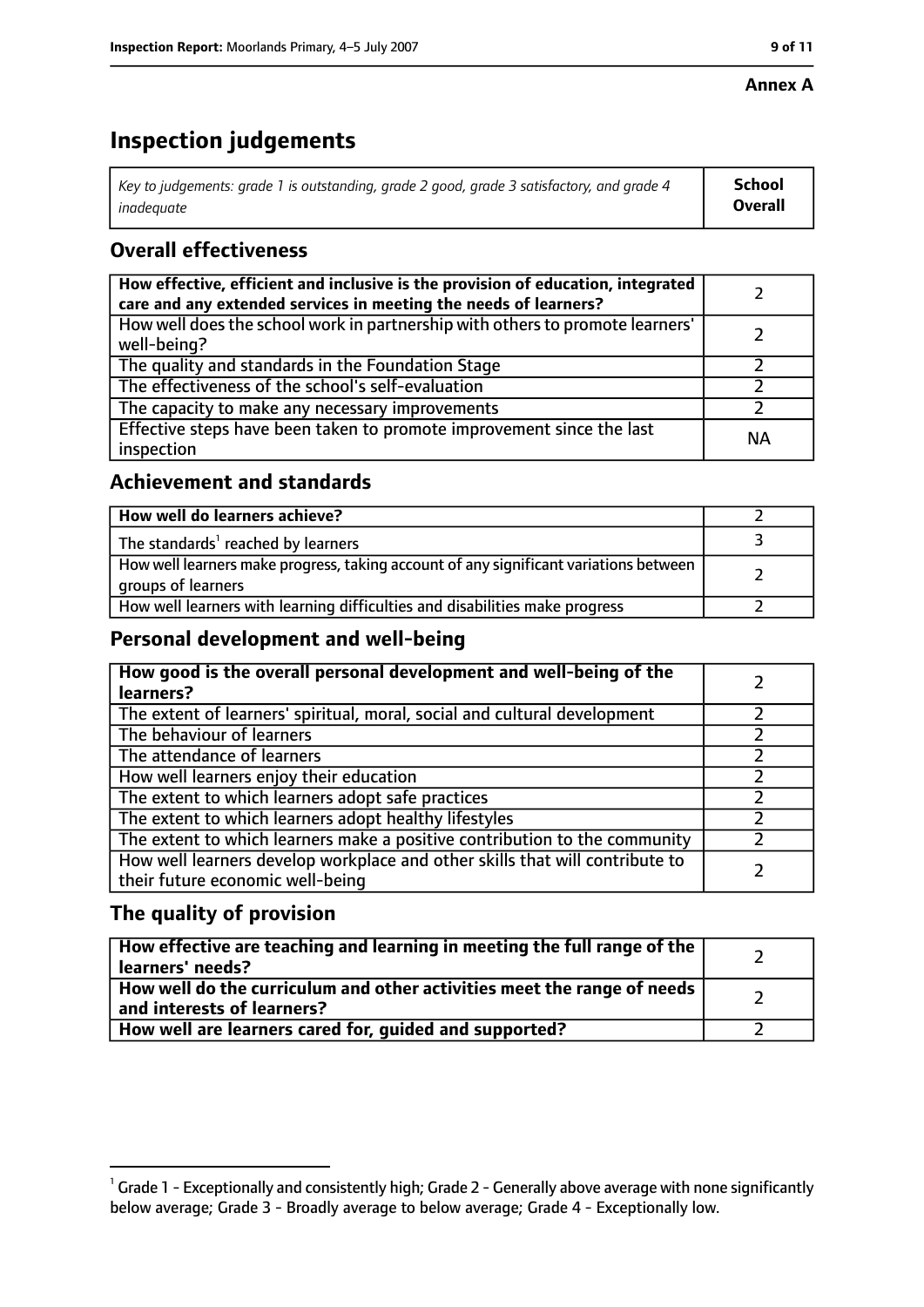#### **Annex A**

# **Leadership and management**

| How effective are leadership and management in raising achievement                                                                              |               |
|-------------------------------------------------------------------------------------------------------------------------------------------------|---------------|
| and supporting all learners?                                                                                                                    |               |
| How effectively leaders and managers at all levels set clear direction leading<br>to improvement and promote high quality of care and education |               |
| How effectively performance is monitored, evaluated and improved to meet<br>challenging targets                                                 |               |
| How well equality of opportunity is promoted and discrimination tackled so<br>that all learners achieve as well as they can                     |               |
| How effectively and efficiently resources, including staff, are deployed to<br>achieve value for money                                          | 7             |
| The extent to which governors and other supervisory boards discharge their<br>responsibilities                                                  | $\mathcal{L}$ |
| Do procedures for safequarding learners meet current government<br>requirements?                                                                | Yes           |
| Does this school require special measures?                                                                                                      | No            |
| Does this school require a notice to improve?                                                                                                   | No            |